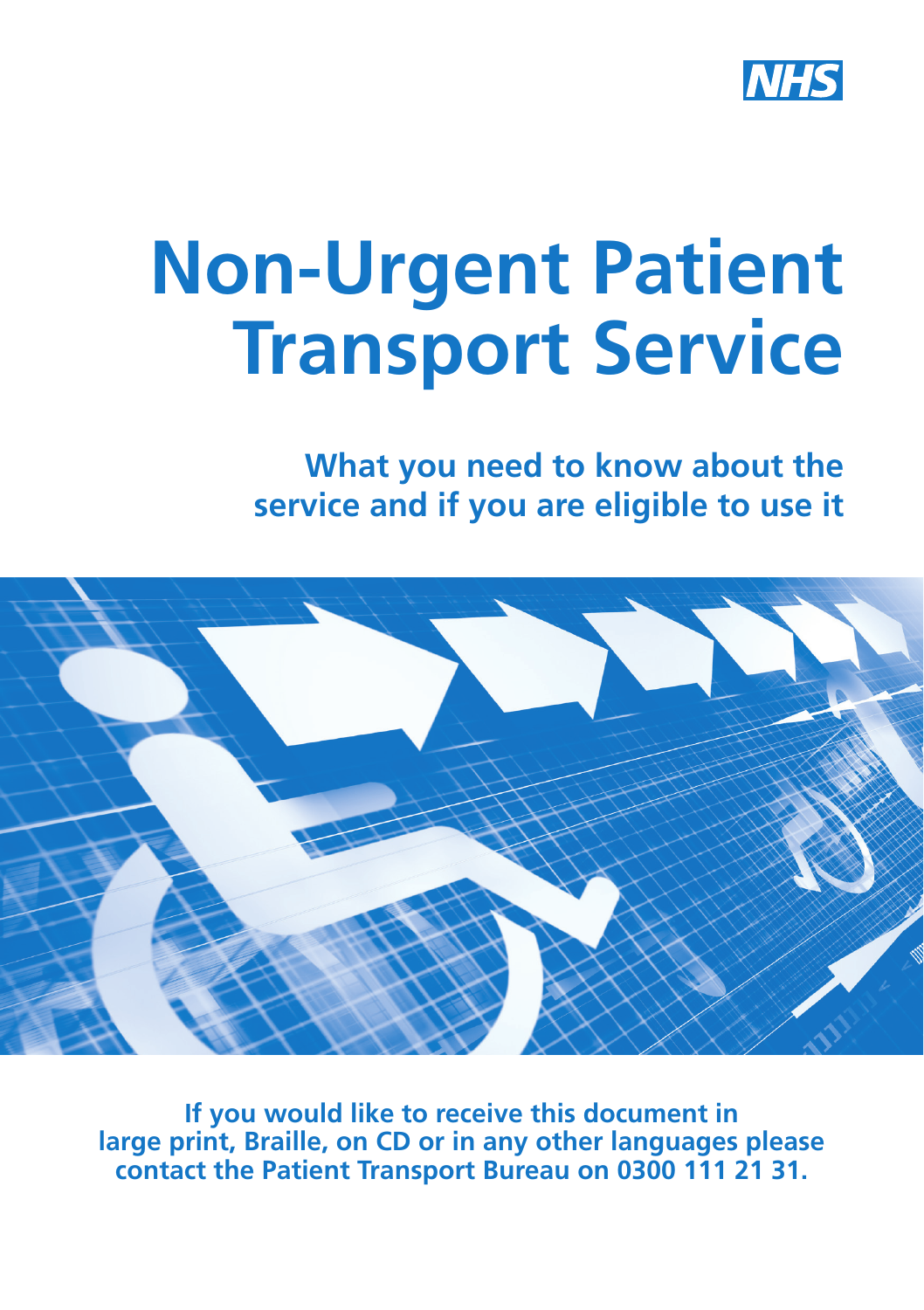# Who can use the Non Urgent Transport Service?

The non-urgent patient transport service is only provided for patients who have a clinical need. The need is assessed by the patient transport bureau who will determine eligibility. To be eligible for free non-urgent patient transport to hospital or to other NHS healthcare providers you must have a clinical need.

# This typically means:

- High dependency patients who require a qualified clinical crew.
- Patient requires the support of trained transport staff to assist with the lifting in and out of the vehicle by mechanical means.
- Patients who are wheelchair users requiring lifting in and out and mechanical clamping of their chair within the vehicle or can only be conveyed on a stretcher.
- Where the patient's cognitive state or clinical condition impacts on their mobility to such an extent that they would be unable to access healthcare and/or it would be detrimental to the patient's condition or recovery to travel by other means.

# You cannot use Non Urgent Transport if:

- You do not have a clinical need.
- You are visiting your GP surgery, dentist, pharmacist or optician.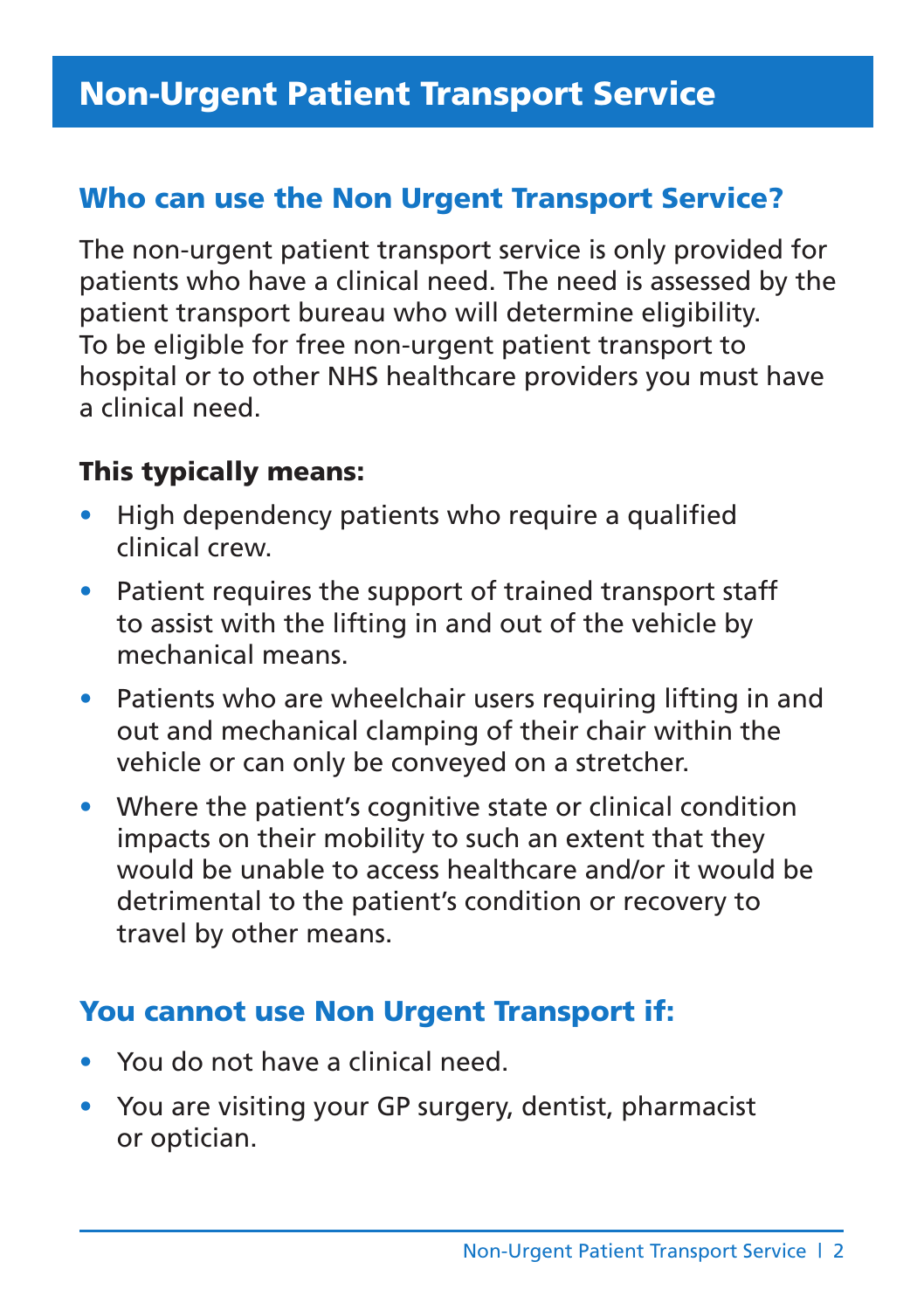# Can I bring someone with me?

You can only bring someone with you if this has been pre-authorised and:

- You are under 16 years old
- Your condition requires constant attention of an escort throughout your journey.
- You have difficulty in communicating e.g. hard of hearing, have a speech difficulty, or are partially sighted, or blind and need a guide dog.
- You have a condition that prevents you from travelling unaccompanied e.g. dementia or Alzheimer's.

# How do I book my hospital transport?

Your transport can be booked by contacting the Patient Transport Bureau on **0300 111 21 31**.

You will speak with a member of staff who will ask you a few questions to see if you are eligible. They will then either book patient transport for you or signpost you to alternative transport providers, in the case that you do not meet the eligibility criteria. You can phone the bureau between 0800 - 1700 Monday to Friday.

## When would I be collected by the transport service?

If you have an appointment, your transport will be with you in plenty of time so that you arrive promptly for your appointment.

If you are being discharged from hospital you will be advised when transport will be available to take you home.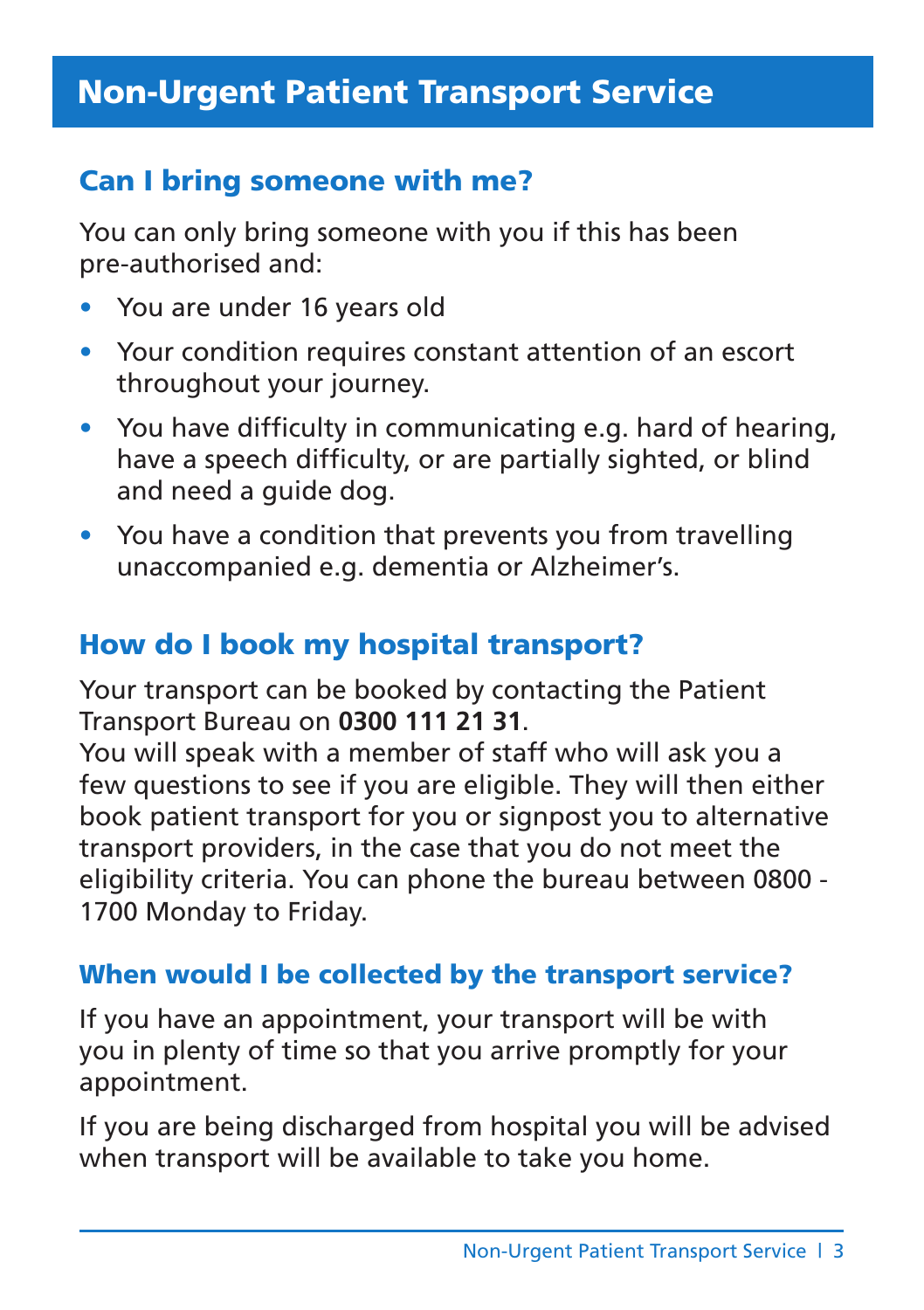# If I am not eligible for Non-Urgent Transport can I claim the cost of travelling to my hospital appointment?

The Healthcare Travel Cost Scheme may be able to provide financial help. As with non-urgent patient transport there are very strict rules to ensure only patients eligible for help can claim travel costs. To claim assistance with travel costs for a hospital appointment you must be receiving either:

- Income Based Job Seekers Allowance
- Pension Credit Guarantee Credit
- Working Tax Credit
- Or be in receipt of an HC2 or HC3 certificate (Low Income Support Scheme).

For further information please see the 'Help with travel costs leaflet' which is available at www.sussex.nhs.uk

## How to claim

The amount of reimbursement is based on the most reasonable and cheapest form of public transport available and will nearly always be the equivalent of a bus fare.

To claim you will need evidence that you meet the above criteria and have evidence of your attendance at the hospital. Claims are processed at the hospital/ unit cash office. Please ask your care coordinator where it is. You will normally be paid in cash.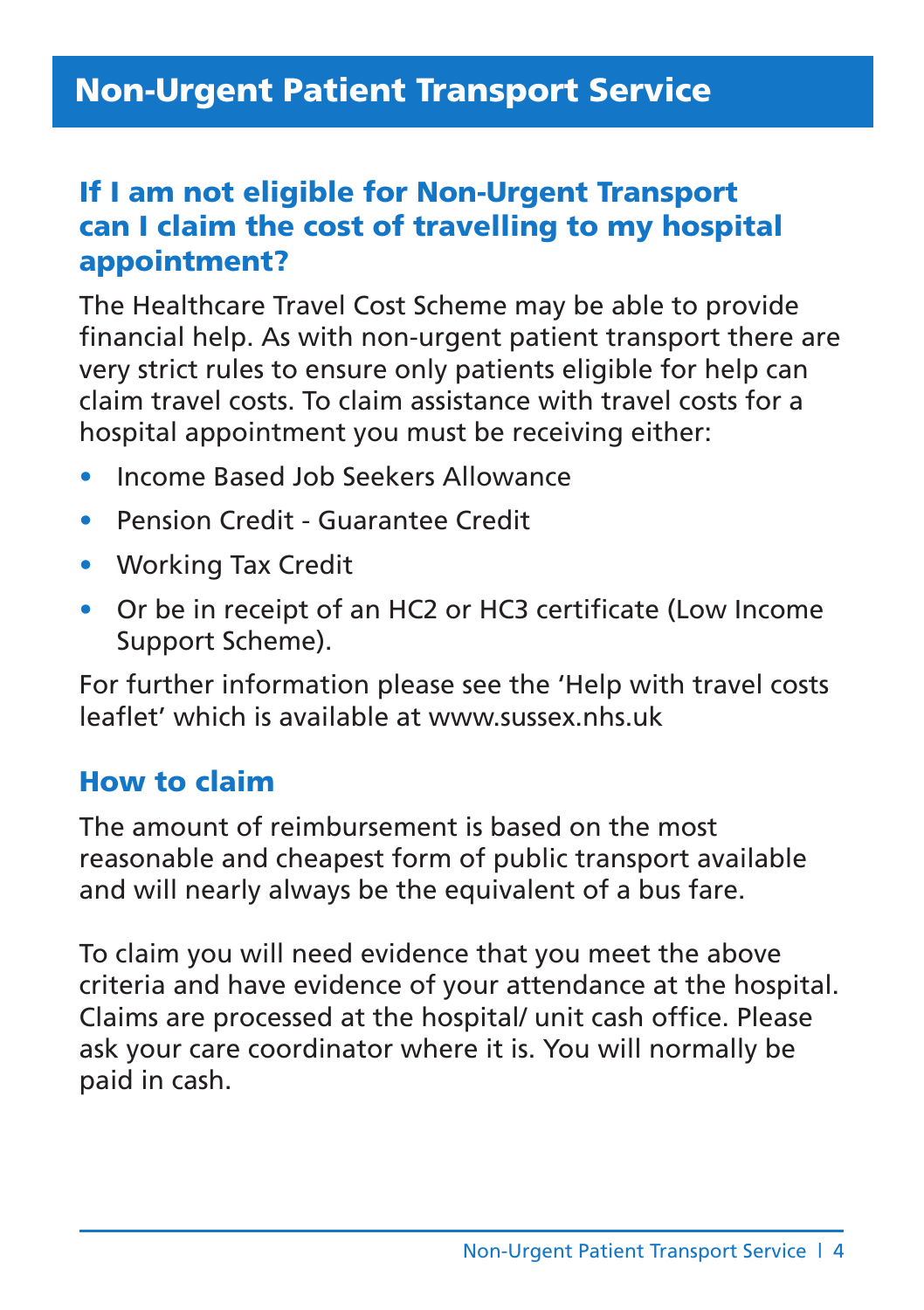# Other Ways to Help with Transport

- The non-urgent Patient Transport Service and The Healthcare Travel Cost Scheme are both schemes governed by the Department of Health and funded by the local NHS.
- The cost of providing transport is a major factor within NHS finances so it is important that the eligibility rules are strictly applied.
- The local NHS recognises that due to the rural nature of Sussex, some patients who are not eligible for non-urgent patient transport services or the Healthcare Travel Cost Scheme may still require some form of travel advice.
- Local councils operate and support a number of travel schemes within the county of Sussex.
- Further details of the schemes available and details of community and voluntary car schemes can be found on their websites.
- There are regular local buses to the urban units and hospitals.

# What if I am not happy about the decision that has been made?

If you feel you have a medical need but have been declined free transport you should contact the Patient Transport Bureau (PTB) on 0300 111 21 31 who will advise you of the appeals process.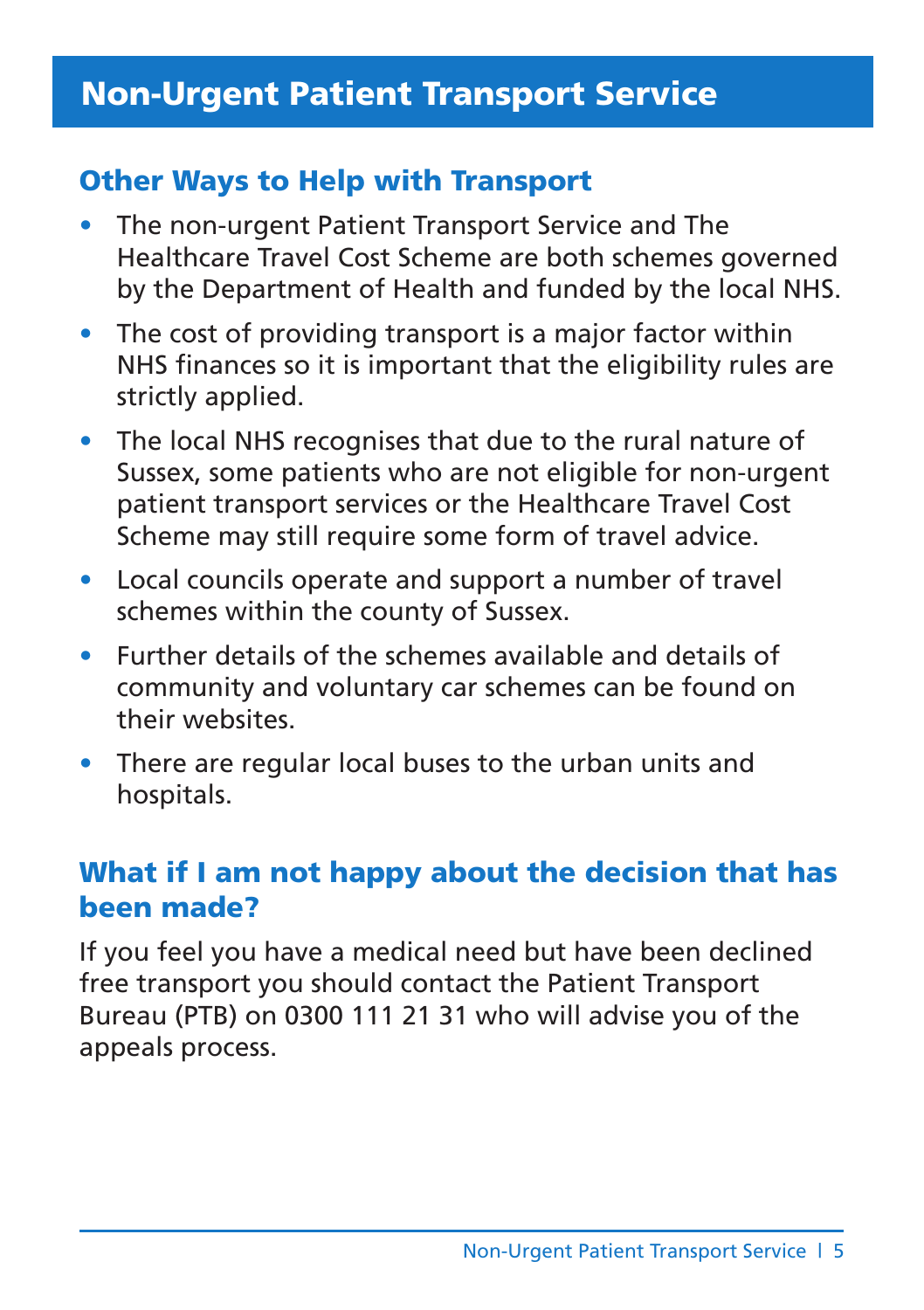## How to get in touch

Our Patient Advice & Liaison Services (PALS) offer free, confidential advice and information to help you find your way through the NHS and get the right service at the right time. We always ask your permission before personal information is discussed with others.

### **PALS are available in every hospital and community trust.**

**PALS within NHS Sussex can be contacted as follows:**

#### Crawley, Horsham and Mid Sussex

| By phone     | 01293 600300 x3965             |
|--------------|--------------------------------|
| <b>Email</b> | palsnorth@westsussexpct.nhs.uk |

#### Coastal West Sussex

| By phone | 01903 505456                   |
|----------|--------------------------------|
| Email    | palssouth@westsussexpct.nhs.uk |

#### East Sussex

| By phone | 0300 1000 891         |
|----------|-----------------------|
| Email    | esdw-pct.pals@nhs.net |

#### Brighton and Hove

| By phone     | 0800 0130 251               |
|--------------|-----------------------------|
| <b>Email</b> | brightonandhovepals@nhs.net |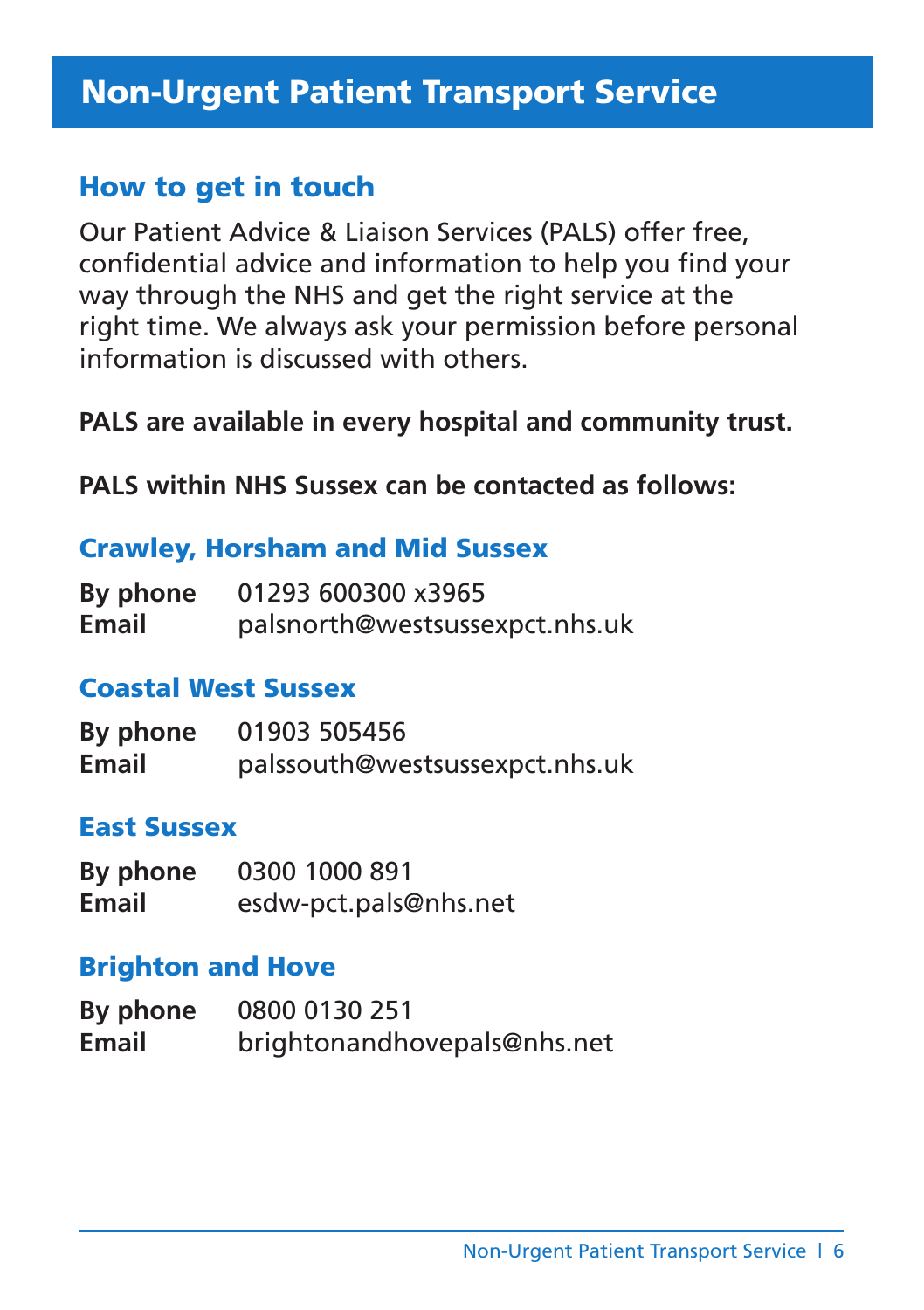#### Arabic

مت رجمة إلىي ل¢ة أخرى ال رجاء ال ان ص ال على: 13121110030

#### Bengali

Bf¢e k¢c AeÉ HL¢V I©-f HC abÉ -f-a Oie, EcialZül©f:

■ AeÉ HL¢V ijoju Ae§¢ca ajq-m Ae¤NEq L-I -kjNj-kjN LI¦e: 0300 111 21 31

#### **Cantonese**

## 如果您希望得到本資料的其他版本,比如:

■ 譯成其他語言 請聯繫: 0300 111 21 31

#### Farsi

اگیر انتداویل دار وید اوپن اطل اعلت را ب، ص و رت دویگیر و در ویافت کین وید، ب رای مثال در یکی از ف رمت ای زیر:

ترجمه به زبان ديگر ل طف ا ت اس بگ ی رید ب ا: 13121110030

#### Urdu

اگــر ي م علومات آب كــو كــس، اور شكــل مى جامهي ع مثال كــم طور بــر: کس *ی دی*گیر زبان میں ترجمہ شدہ برار كرم رابطه كرى. 13121110030